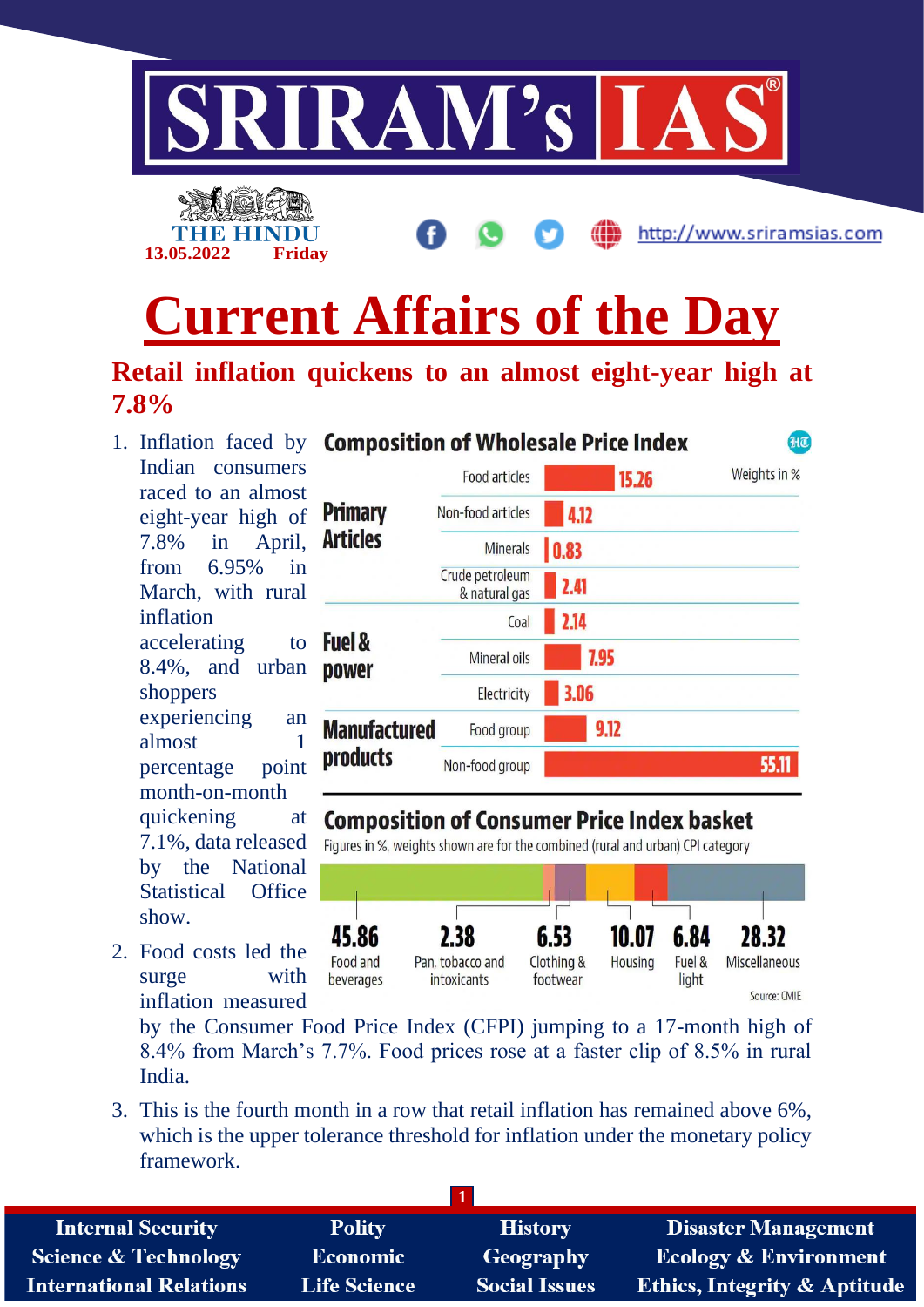

#### **Crude price surge**

Driven by continued global crude price upsurge which impacts food, fuel and light, and transport and communication prices in the CPI basket, India's April 2022 CPI inflation turned out to be a 95-month high of 7.8%.

### **Event Horizon reveals the true colours of SgrA\***

- 1. Scientists from the Event Horizon Telescope (EHT) facility revealed the first image of the black hole at the centre of the Milky Way.
- 2. The image of Sagittarius A\* (SgrA\*) gave further support to the idea that the compact object at the centre of our galaxy is indeed a black hole, strengthening Einstein's general theory of relativity.



Our Solar System is in the Milky Way Galaxy

3. The ring-shaped image of SgrA\*, which looked a lot similar to the one of M87\*, occupied 52 microarcseconds in the field of view, which is as big a span of our view as a doughnut on the moon. Sagittarius  $A^*$  is 27,000 light years from us.

In 2019, the Event Horizon Telescope facility, a collaboration of over 300 researchers, made history by releasing the first-ever image of a black hole, M87\* — the black hole at the centre of a galaxy Messier 87, which is a supergiant elliptic galaxy.

| <b>Internal Security</b>        | <b>Polity</b>       | <b>History</b>       | <b>Disaster Management</b>              |
|---------------------------------|---------------------|----------------------|-----------------------------------------|
| <b>Science &amp; Technology</b> | <b>Economic</b>     | Geography            | <b>Ecology &amp; Environment</b>        |
| <b>International Relations</b>  | <b>Life Science</b> | <b>Social Issues</b> | <b>Ethics, Integrity &amp; Aptitude</b> |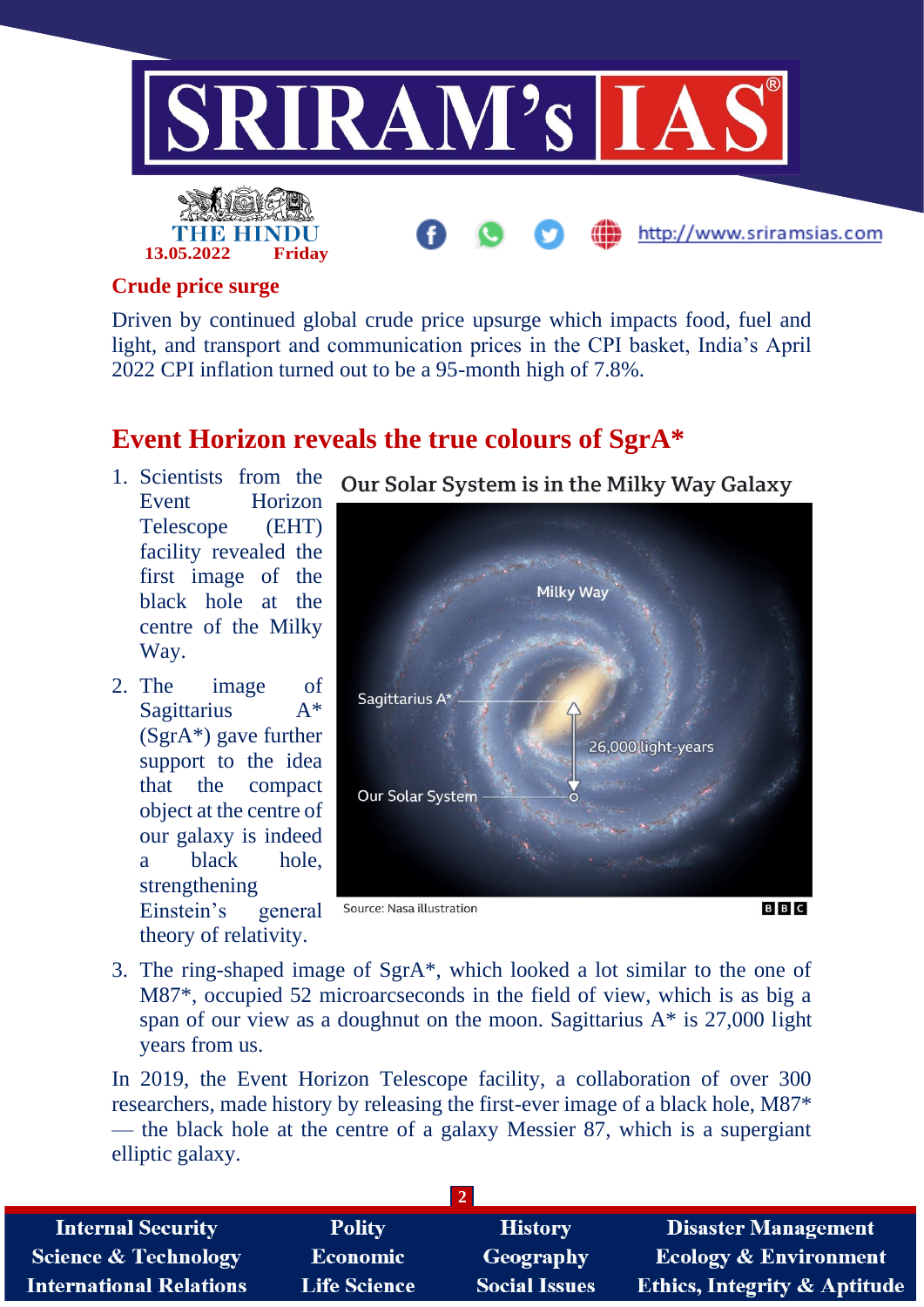

# **On the question of notifying minorities**

- 1. A PIL specifically questions the validity of Section 2(f) of the National Commission for Minority Educational Institutions or NCMEI Act 2004, terming it arbitrary and contrary to Articles 14, 15, 21, 29 and 30 of the Constitution. Section 2(f) says "minority," for the purpose of this Act, means a community notified as such by the Central Government."
- 2. Section 2(c) of the National Commission for Minorities (NCM) Act, 1992 also gives the Centre similar powers.

#### **What does the PIL argue?**

1. The petitioner argues that the Centre's decision was arbitrary since the SC had held, in the T. M. A. Pai Foundation vs State Of Karnataka case of 2002 that, "for the purpose of determining minority, the unit will be State and not whole India."

| <b>Internal Security</b>        | <b>Polity</b>       | <b>History</b>       | <b>Disaster Management</b>              |
|---------------------------------|---------------------|----------------------|-----------------------------------------|
| <b>Science &amp; Technology</b> | <b>Economic</b>     | Geography            | <b>Ecology &amp; Environment</b>        |
| <b>International Relations</b>  | <b>Life Science</b> | <b>Social Issues</b> | <b>Ethics, Integrity &amp; Aptitude</b> |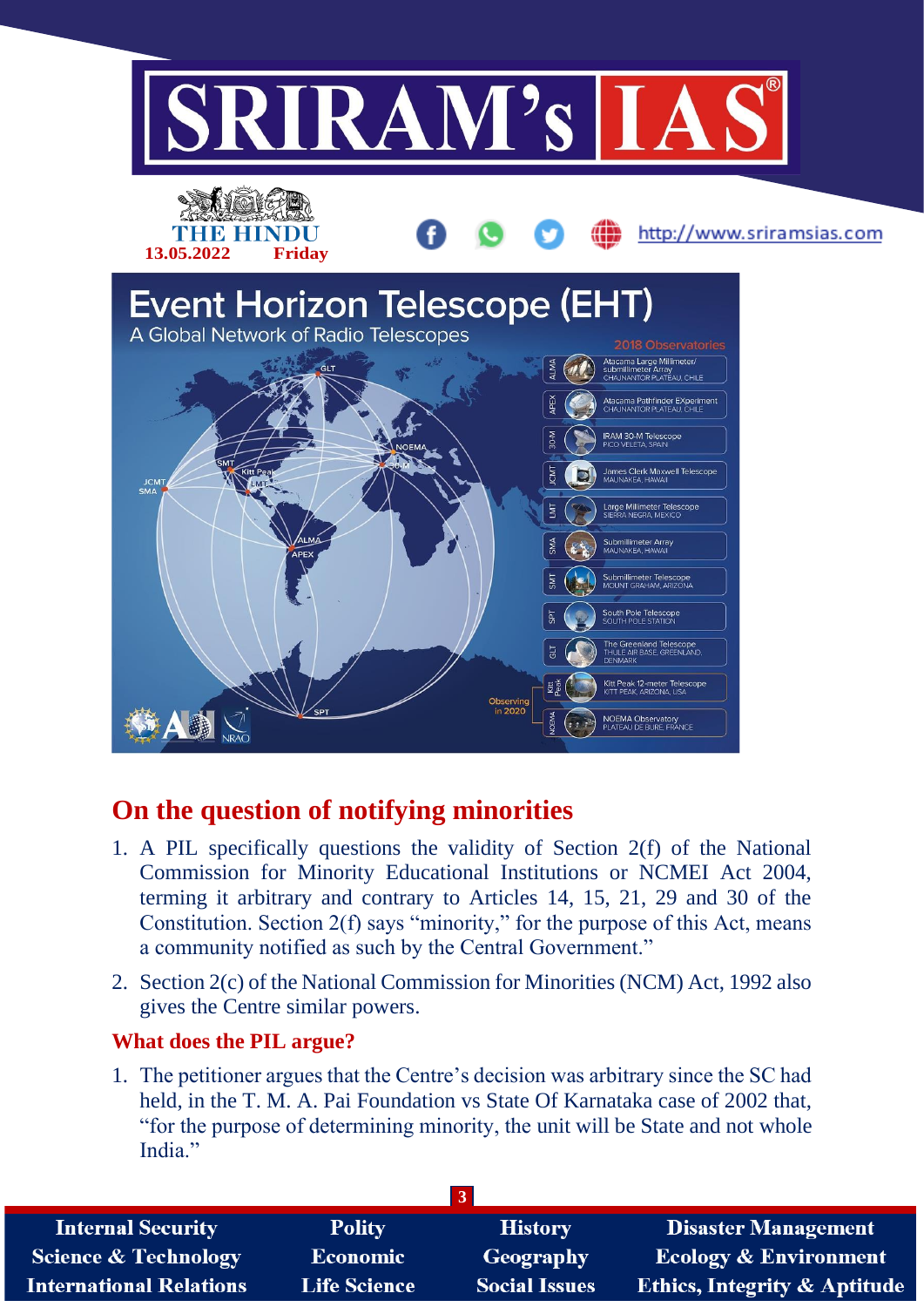

# **13.05.2022 Friday**

- 2. The petitioner argued that the Centre's notification has created an anomalous situation in which the communities declared as minorities by the Centre enjoy the status even in States/UTs where they are in majority (Muslims in Jammu and Kashmir and Christians in Nagaland for instance) while followers of Hinduism, Judaism and Bahaism who are minorities are not accorded the same status under the Act.
- 3. The petition seeks the SC to curtail the Centre's power to notify national

**WHO ARE E MINORITIES** IN INDIA? Religious communities notified as minority communities under National Commission for **Minorities Act, 1992** Did you know? Minority communities in **India are extended certain basic rights** 

http://www.sriramsias.com

guaranteed under Articles 25 to 30. They also benefit in getting access to education and government jobs among other things.

minorities or direct the Centre to notify followers of Hinduism, Bahaism and Judaism as minorities in States/UTs where they are actually fewer in numbers; or direct that only those communities that are "socially, economically and politically non-dominant" besides being numerically smaller in States/UTs be allowed the status of minorities.

#### **How has the Centre responded?**

- 1. The Centre categorically defended the concept of minorities at the national level.
- 2. The Centre had earlier pointed out that it had concurrent powers with States to take measures for the welfare of minorities. States could have minorities notified as such within their jurisdiction, and it even cited the examples of Maharashtra recognising Jews as a minority community and Karnataka recognising speakers of several languages as linguistic minorities.

| <b>Internal Security</b>        | <b>Polity</b>       | <b>History</b>       | <b>Disaster Management</b>              |
|---------------------------------|---------------------|----------------------|-----------------------------------------|
| <b>Science &amp; Technology</b> | <b>Economic</b>     | Geography            | <b>Ecology &amp; Environment</b>        |
| <b>International Relations</b>  | <b>Life Science</b> | <b>Social Issues</b> | <b>Ethics, Integrity &amp; Aptitude</b> |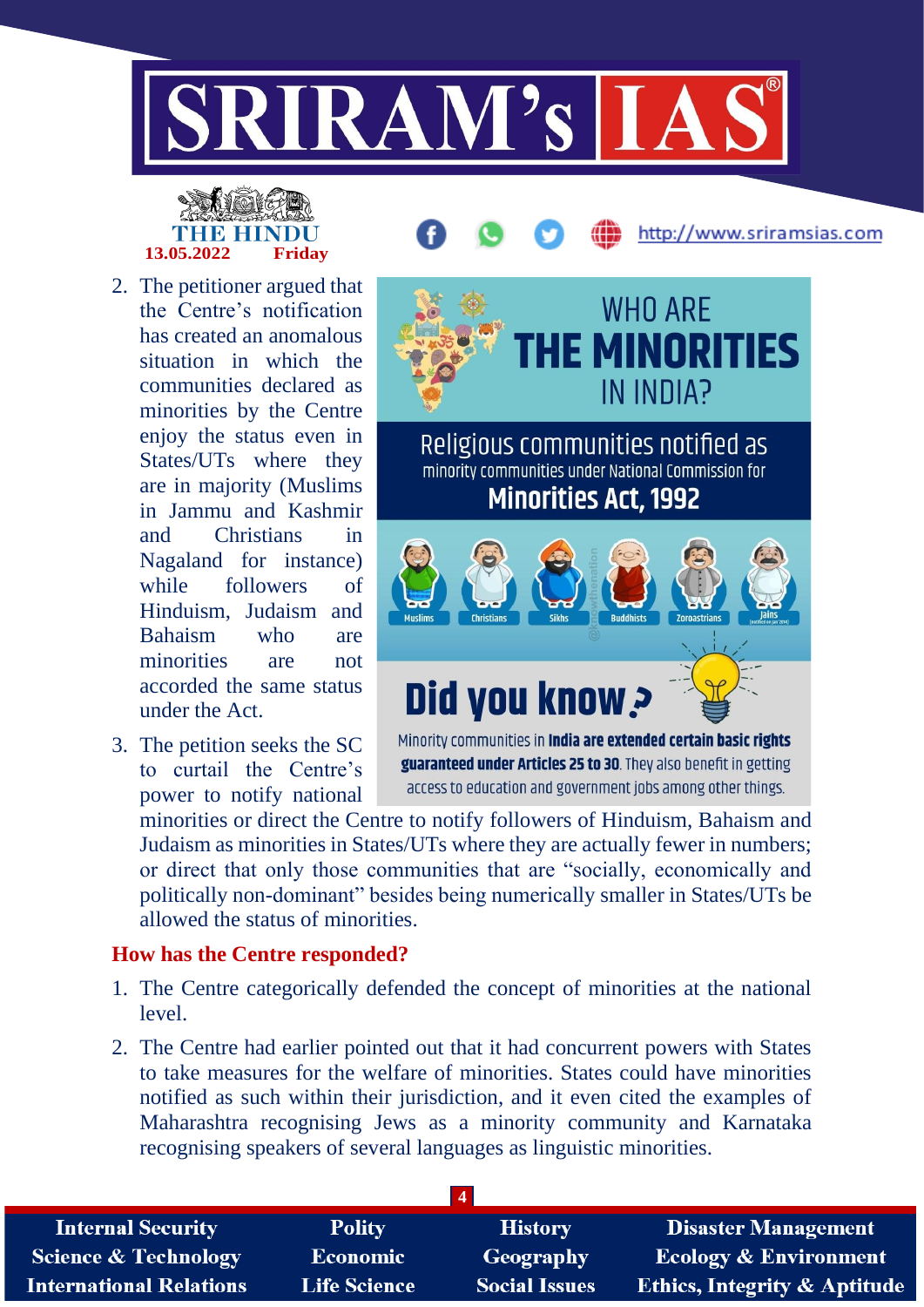



# **Ujjwala LPG scheme: 90-lakh beneficiaries don't take refills**

1. In the financial year 2021-22, 90 lakh beneficiaries of the Narendra Modi government's flagship welfare scheme, Pradhan Mantri Ujjwala Yojana (PMUY), did not take refill gas cylinders. And over one crore beneficiaries got their refills only once.

LOW USAGE | The chart lists the States where LPG coverage was at least 98% but the share of households that used clean fuel (LPG/natural gas, biogas) for cooking was less than 80%

| <b>State</b>       | <b>Clean fuel</b><br>usage (%) | <b>State</b>                    | <b>Clean fuel</b><br>usage $(\%)$ |
|--------------------|--------------------------------|---------------------------------|-----------------------------------|
| <b>West Bengal</b> | 40.2                           | Manipur                         | 70.4                              |
| Rajasthan          | 41.4                           | Kerala                          | 72.1                              |
| Assam              | 42.1                           | Punjab                          | 76.7                              |
| U.P.               | 49.5                           | Sikkim                          | 78.4                              |
| Himachal           | 51.7                           | Karnataka                       | 79.7                              |
| Uttarakhand        | 59.2                           | Maharashtra                     | 79.7                              |
| Haryana            | 59.5                           | <b>SOURCE: NFHS 5 (2019-20)</b> |                                   |

| <b>Internal Security</b>       | <b>Polity</b>       | <b>History</b>       | <b>Disaster Management</b>              |  |
|--------------------------------|---------------------|----------------------|-----------------------------------------|--|
| Science & Technology           | Economic            | Geography            | <b>Ecology &amp; Environment</b>        |  |
| <b>International Relations</b> | <b>Life Science</b> | <b>Social Issues</b> | <b>Ethics, Integrity &amp; Aptitude</b> |  |